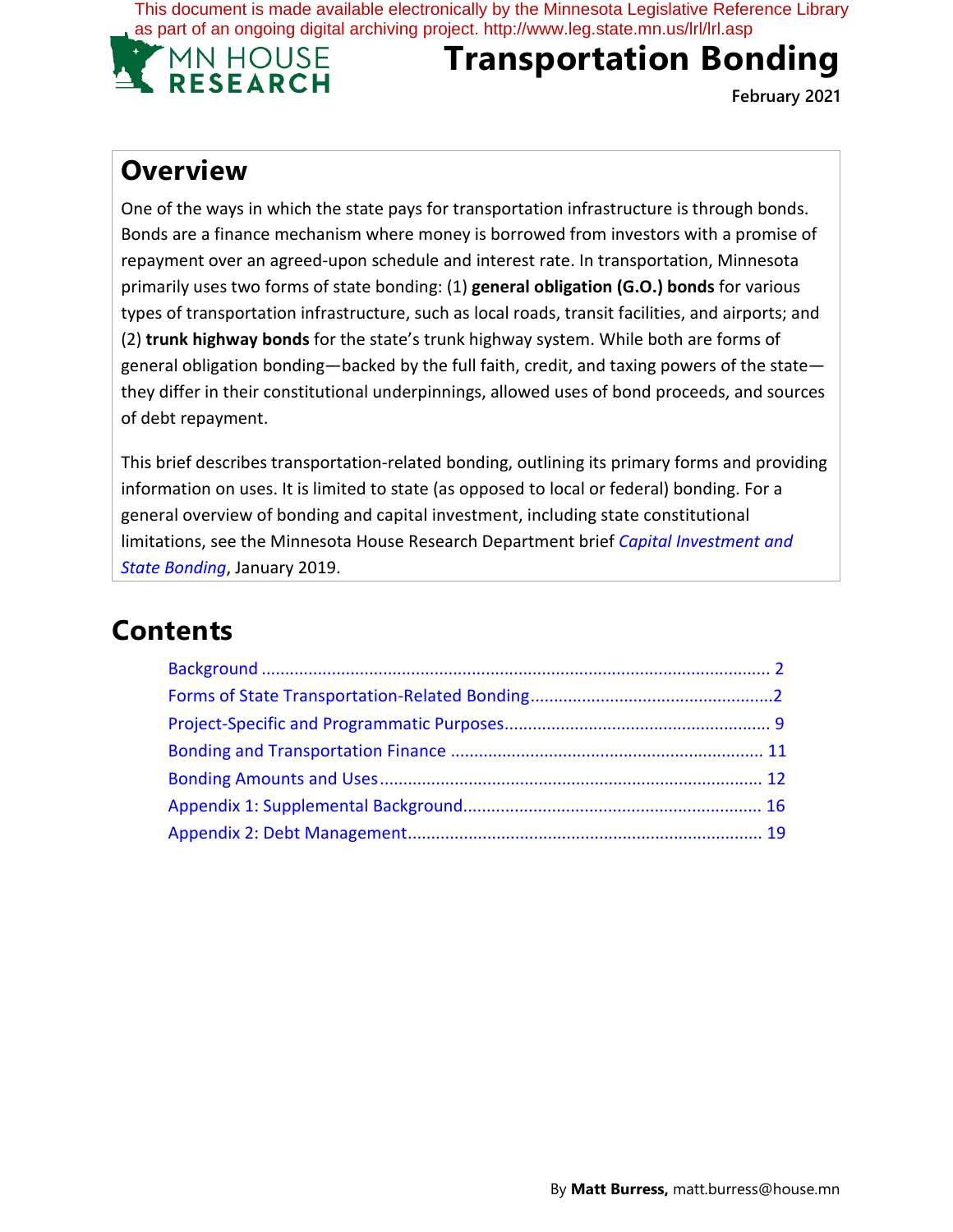# **Background**

In general terms, bonding is a project-financing mechanism in which investors provide money to a bond issuer in exchange for scheduled repayment over time with interest. Bonds are one of the tools used by the state (and political subdivisions) to fund capital projects.

The Minnesota Constitution plays an important role in state bonding, restricting and imposing conditions on bonding. A key requirement in the constitution is that proceeds from general obligation bonding are limited to a purpose that is:

- **public** (that is, designed to achieve a public policy goal);
- **authorized** by the constitution; and
- **clearly specified** in law (i.e., the legislation providing for bonding must "distinctly specify the purposes" for those bonds). [Minn. Const. art. XI,](https://www.revisor.mn.gov/constitution/#article_11) §§ 4, 5, 7.

Some other features of bonding are outlined as follows.

- **Bonds are a form of debt.** While often conceptualized as *funding* for projects, bonds are not really a revenue source. Since bonds must be repaid with interest, they reflect debt financing rather than generating additional permanent revenue.
- **Bonds enable additional projects to be undertaken sooner and reduce available funds in the future.** One of the primary effects of bonding is to accelerate when some projects are initiated (but not how many total projects can generally be done over time). While bonds allow financing additional projects sooner, debt service payments in the ensuing years reduce the amount of funds that would otherwise be available at that time.
- **The state pledges its full faith, credit, and taxing powers** as backing to general obligation bonds.<sup>[1](#page-1-0)</sup> This is a commitment on the part of the state to repay all bonds issued.
- **Bonds must have a term of no longer than 20 years.[2](#page-1-1)** [Minn. Const.](https://www.revisor.mn.gov/constitution/#article_11) art. XI, § 7.

# **Forms of State Transportation-Related Bonding**

Minnesota law provides for several different types of state bonds, and each carries distinct requirements. Most relevant to transportation are various forms of "general obligation" bonding, which involve an unlimited pledge of revenue for repayment. Other types of bonds, such as appropriation bonds, revenue bonds, and lease revenue bonds, are not discussed here as they are not typically used by the state to finance transportation projects.

<span id="page-1-0"></span> $1$  Some other forms of bonding lack a state pledge, but are not regularly used in transportation are not discussed here.

<span id="page-1-1"></span> $2$  This requirement does not apply to some forms of bonding.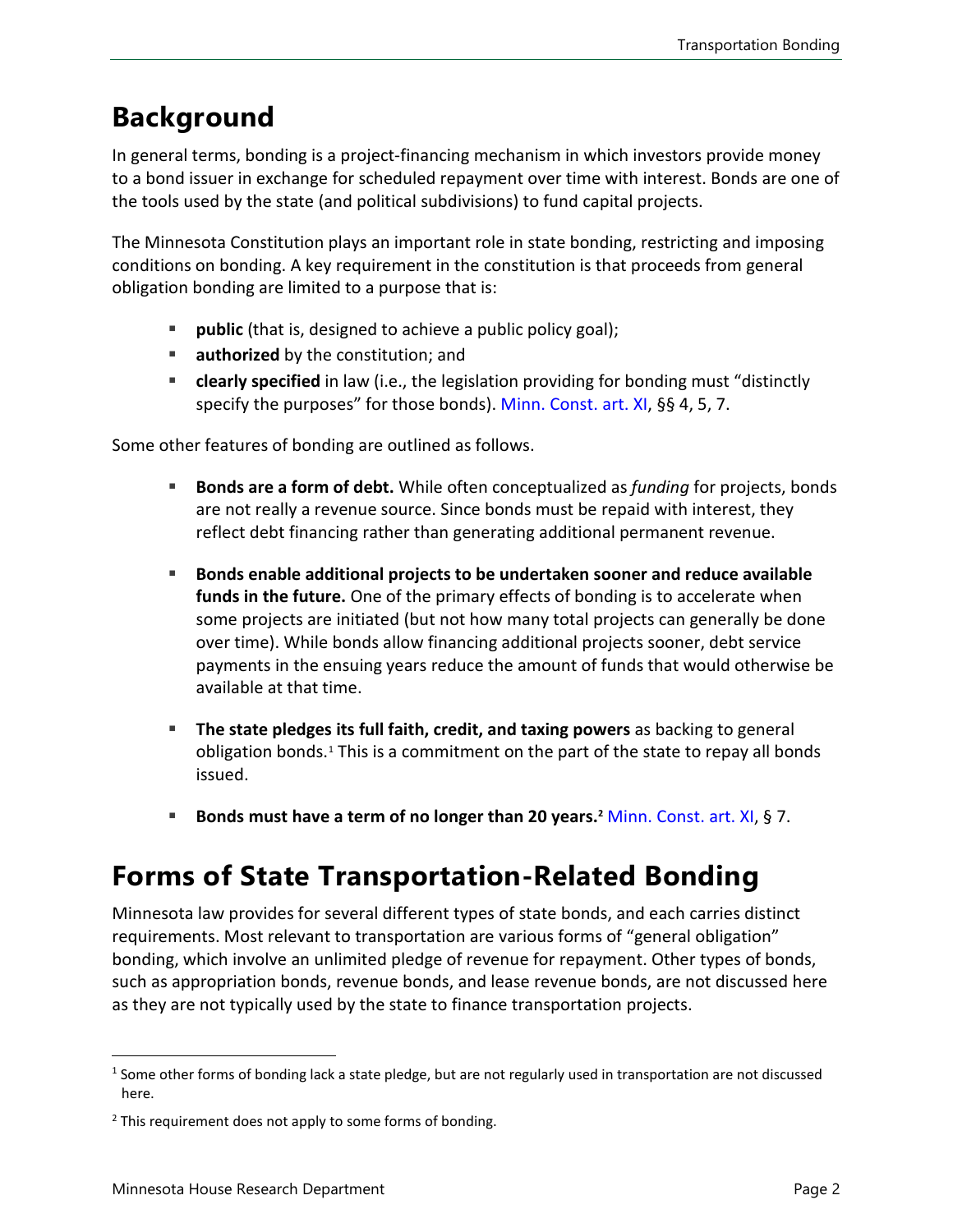The key forms of transportation-related bonds are summarized below and outlined in subsequent sections.

| <b>Type</b>                        | <b>Uses</b>                                                                                                                                            | <b>Primary Entities Involved</b>                                                                            | Votes for<br><b>Bill Passage</b> |
|------------------------------------|--------------------------------------------------------------------------------------------------------------------------------------------------------|-------------------------------------------------------------------------------------------------------------|----------------------------------|
| General obligation<br>(G.O.) bonds | Transportation capital projects<br>(such as local roads, railroad<br>crossings, and transit facilities);<br>also, various nontransportation<br>capital | Various state agencies such as<br>MnDOT; Metropolitan Council;<br>local government (as grant<br>recipients) | Three-fifths                     |
| Trunk highway<br>bonds             | Trunk highway system only                                                                                                                              | <b>MnDOT</b>                                                                                                | Simple<br>majority               |
| Airport bonding                    | Airports and air navigation<br>facilities                                                                                                              | MnDOT; local government (as<br>grant recipients)                                                            | Simple<br>majority               |
| Railroad bonding                   | Rail-related, which can include<br>rehabilitation of privately<br>owned rail facilities                                                                | MnDOT; local government and<br>private railroad companies (as<br>grant recipients)                          | Simple<br>majority               |
| <b>Notes</b>                       | "MnDOT" is the Minnesota Department of Transportation.<br>Minn. Const. art. XI § 5 (a), (e), (g), (i), art. XIV § 11; Minn. Stat. §§ 174.50-174.51.    |                                                                                                             |                                  |

|  |  | <b>Types of Transportation-Related Bonding</b> |  |  |
|--|--|------------------------------------------------|--|--|
|--|--|------------------------------------------------|--|--|

## **General Obligation versus Trunk Highway Bonds**

The Minnesota Constitution establishes a notable distinction between (1) general obligation bonds for most transportation facilities, and (2) bonds issued for the state's trunk highway system. There is generally a firewall between the two bonding types that dictates use of one or the other to finance a given project.

- **General obligation (G.O.) bonds** are available for a variety of transportation capital such as local roads and bridges, ports, bus facilities, and light rail projects. The bond proceeds cannot be used for projects on the trunk highway system. Minn. [Const. art.](https://www.revisor.mn.gov/constitution/#article_11) [XI,](https://www.revisor.mn.gov/constitution/#article_11) § 5 (a).
- **Trunk highway bonds** are constitutionally limited to capital projects that are part of, or functionally related to, the trunk highway system (i.e., interstates, U.S. highways, and state highways under the jurisdiction of the Minnesota Department of Transportation). The bonds cannot be used for purposes outside of the trunk highway system. [Minn. Const. arts. XI,](https://www.revisor.mn.gov/constitution/#article_11) § 5 (e); [XIV,](https://www.revisor.mn.gov/constitution/#article_14) § 11.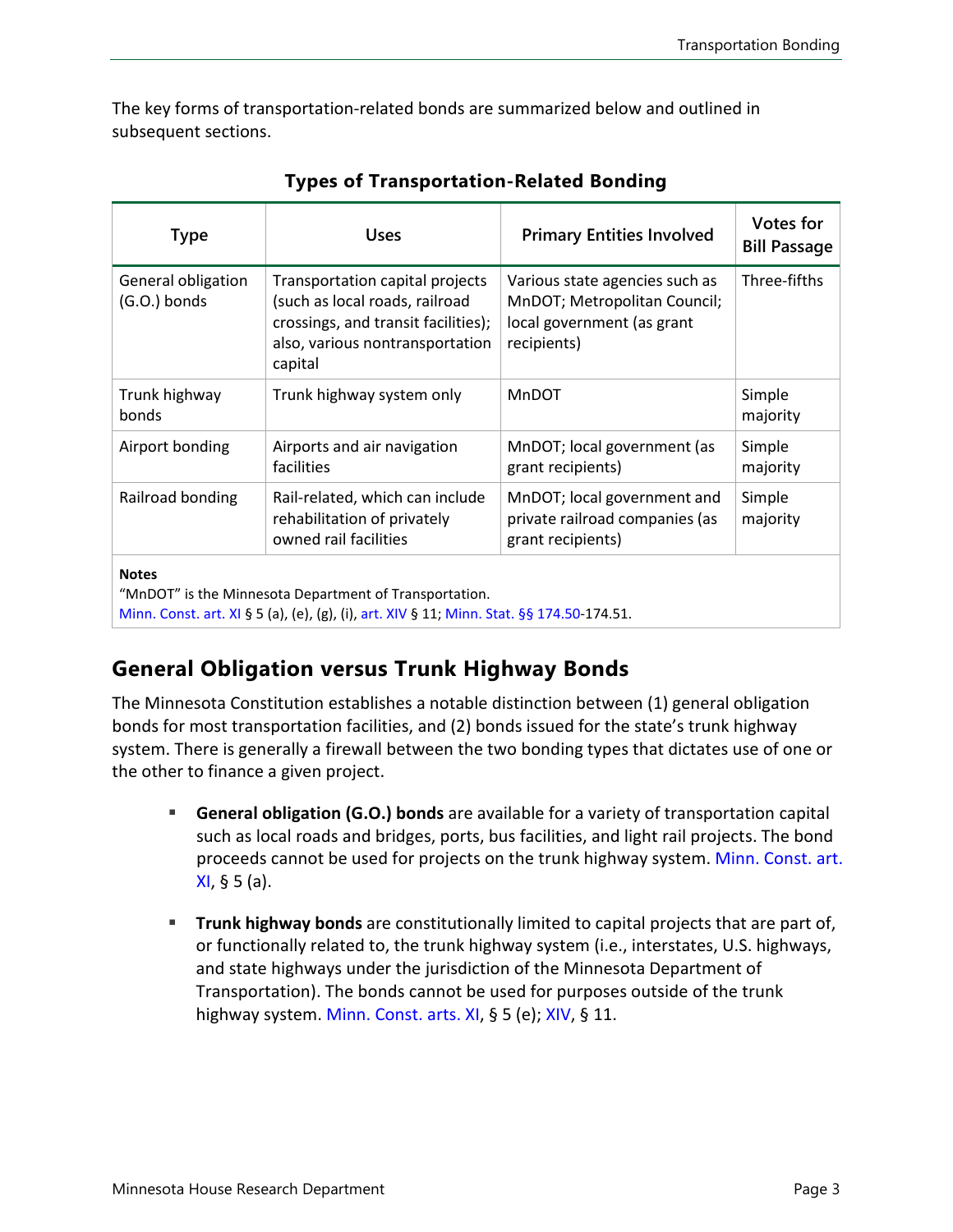### **G.O. Bonds for Public Lands and Buildings**

The Minnesota Constitution limits general obligation bonding to a specific list of allowed purposes. A major authorized purpose is "to acquire and to better public land and buildings and other public improvements of a capital nature." [Minn. Const. art. XI,](https://www.revisor.mn.gov/constitution/#article_11) § 5 (a). This is the constitutional authority for a wide variety of G.O. bonds issued by the state, including:

- **If** local road systems;
- various transportation capital projects, including highway-rail grade crossing separations, passenger and commuter rail lines, and bus facilities; and
- a wide range of nontransportation capital projects, such as state higher education facilities, civic buildings, and wastewater infrastructure.

**A note on terminology**: While each type of transportation-related bonding can be considered a general obligation of the state, the term "G.O. bonds" as used in this brief refers to the constitutionally identified "public land and buildings" purpose. These bonds are also referred to as "paragraph (a)" bonds when drawing bonding distinctions, because the authorizing language is found in the state constitution at paragraph (a) of [article XI](https://www.revisor.mn.gov/constitution/#article_11), section 5.

**Features.** There are several distinguishing aspects of G.O. bonds, most of which are constitutional prerequisites.

- **Bond-financed land or property must be publicly owned.** Public ownership includes the state and local units of government. It does not include ownership by the federal government, Indian tribes, nonprofit organizations, or other private entities. Ownership can take the form of a long lease or easement if particular conditions are met.
- **The financed project costs must be capital in nature.** A capital project refers in general to acquisition or betterment of longer-lived fixed assets, meeting the requirements of "capital" under generally accepted accounting principles. Improvements must be substantial, extend the useful life or substantially increase the value of the fixed asset, and not be predictable or recurring.
- **Legislation authorizing bond issuance requires at least a three-fifths vote** in each body of the legislature. This is a higher vote threshold for passage relative to most legislation, which typically requires a simple majority (i.e., over 50 percent).
- **G.O. bond proceeds cannot be used for the trunk highway system.** Any bond proceeds used for a trunk highway project must be through trunk highway bonds, which are discussed below.
- **The bonds are backed by a pledge of statewide property taxes** under a constitutional provision. In practice, however, the debt service (principal and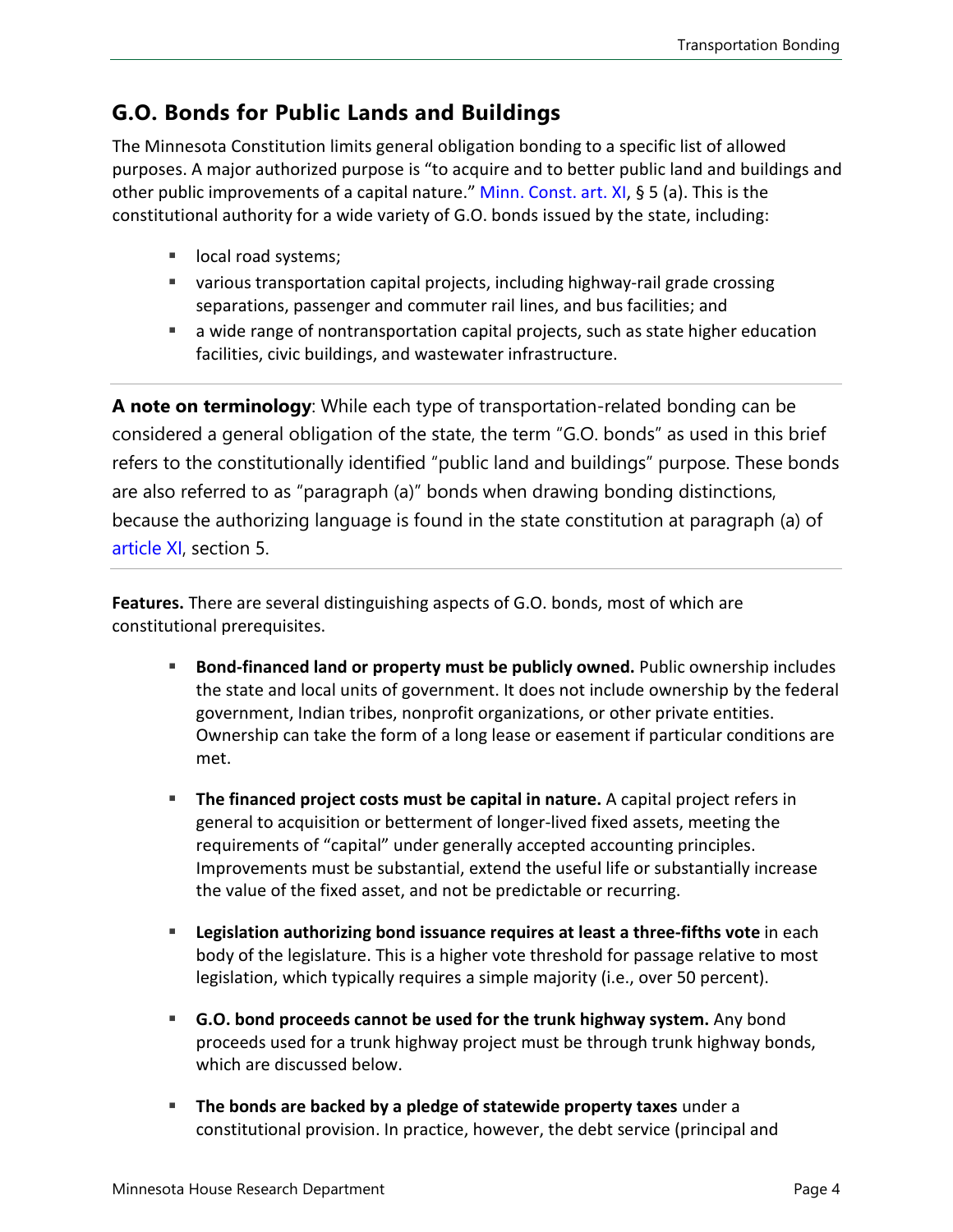interest due) on G.O. bonds is paid from the General Fund via regular transfers following a mechanism established in state law. [Minn. Const. art. XI,](https://www.revisor.mn.gov/constitution/#article_11) § 7; [Minn. Stat.](https://www.revisor.mn.gov/statutes/cite/16A.641) [§ 16A.641.](https://www.revisor.mn.gov/statutes/cite/16A.641) (Because of the General Fund transfer provision, it has not been necessary to levy the tax to pay G.O. bonds since the repeal of the state property tax in 1967.)

#### **Local Road and Bridge Bonding**

State statutes establish a subset of G.O. bonds. They are known as "local road and bridge bonds" although there is not a constitutional distinction from G.O. bonds. The difference is instead statutory (mainly relating to provisions on distinct accounting funds of the state). Local road and bridge bonds are backed in the same manner as other G.O. bonds; debt service is paid from the General Fund.

Bond proceeds are mainly used for two state programs: the Local Road Improvement program and the Local Bridge Rehabilitation and Replacement program. Both are administered by the Minnesota Department of Transportation (MnDOT) following a combination of statutory provisions, administrative rules, and agency practices. [Minn. Stat.](https://www.revisor.mn.gov/statutes/cite/174.50) §§ 174.50, [174.52](https://www.revisor.mn.gov/statutes/cite/174.52). Aspects of each program are highlighted below.

| Program                                           | Description                                                                            | <b>Project Selection</b>                              | Recent<br><b>Appropriations</b>                                 |
|---------------------------------------------------|----------------------------------------------------------------------------------------|-------------------------------------------------------|-----------------------------------------------------------------|
| Local Road<br>Improvement                         | Aid for construction and<br>maintenance of local roads                                 | Competitive evaluation;<br>legislative specification  | 2020: \$75 M<br>2018: \$35 M<br>2017: \$25.3 M<br>2015: \$4.3 M |
| Local Bridge<br>Replacement and<br>Rehabilitation | Aid for construction,<br>improvement, and removal of<br>county, city, and town bridges | Prioritized master list;<br>legislative specification | 2020: \$30 M<br>2018: \$5 M<br>2017: \$16.5 M<br>2015: \$7.4 M  |
| <b>Notes</b><br>Amounts are in millions.          |                                                                                        |                                                       |                                                                 |

#### **Use of Local Road and Bridge Bonding**

Amounts exclude appropriations for specified projects.

#### **Trunk Highway Bonds**

Trunk highway bonds are a specialized and constitutionally distinct form of bonding. [3](#page-4-0) They are authorized through a combination of provisions in the Minnesota Constitution. [Minn. Const.](https://www.revisor.mn.gov/constitution/#article_11)  [arts. XI,](https://www.revisor.mn.gov/constitution/#article_11) §§ 4-7; [XIV,](https://www.revisor.mn.gov/constitution/#article_14) § 11.

<span id="page-4-0"></span><sup>&</sup>lt;sup>3</sup> They are sometimes described as "general obligation trunk highway bonds," as this form of bonding is also a general obligation of the state rather than being backed by a specific income stream or form of collateral.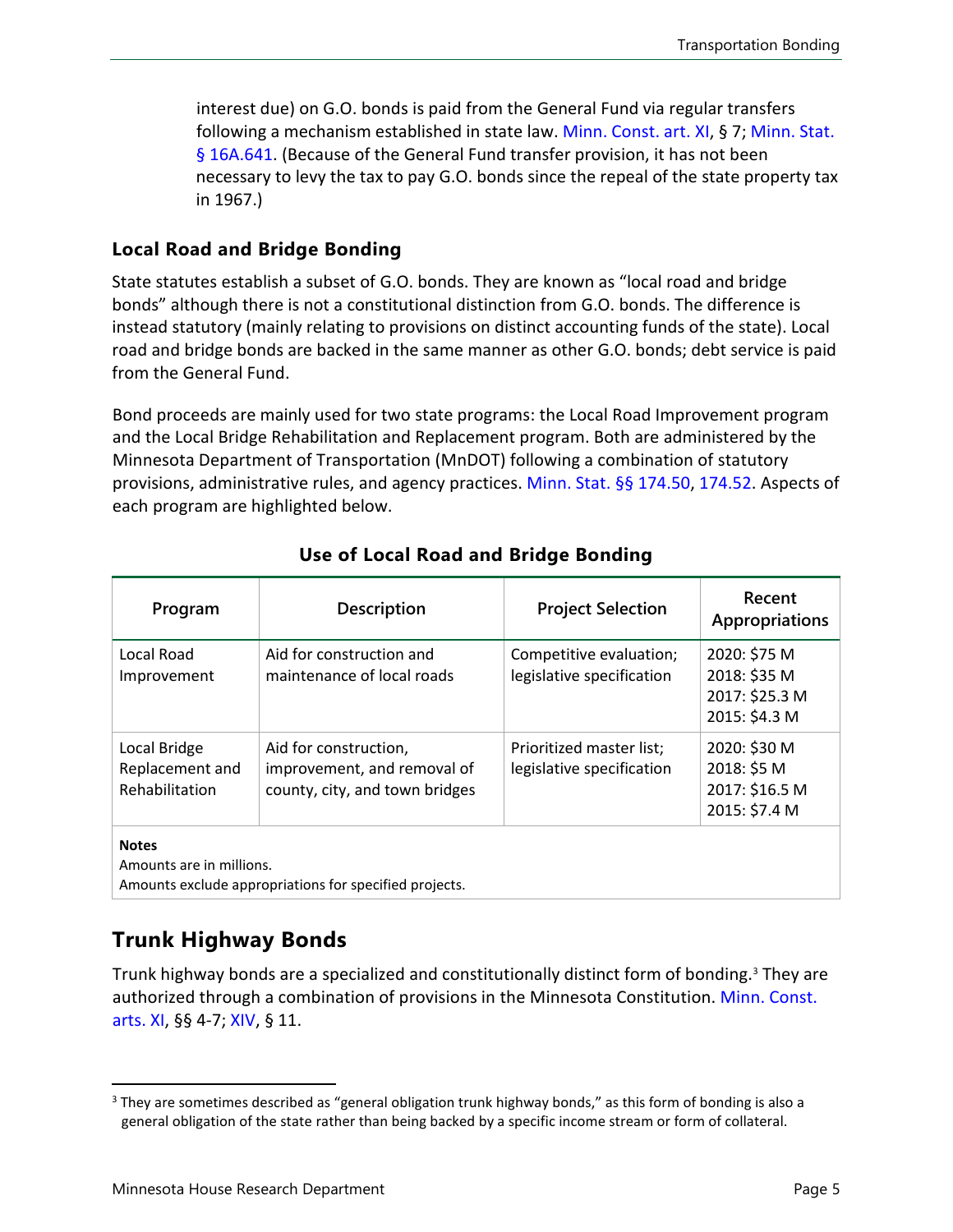**Features.** The key characteristic of trunk highway bonds is that bond proceeds are constitutionally limited solely to capital projects that are part of, or functionally related to, the trunk highway system. Generally, other forms of bonding must be used to finance non-trunk highway projects or project components (e.g., on local roads). Allowable uses are discussed further below.

Trunk highway bonds are also differentiated through various features.

- **Passage of legislation authorizing trunk highway bonds requires a simple majority** in each legislative body. This is the same vote threshold as is typical for bills, so the additional votes required in G.O. bond legislation are not necessary. (Legislation containing both trunk highway and G.O. bonding authority faces the higher threefifths vote requirement.)
- **Bond proceeds are normally administered by MnDOT.** MnDOT has jurisdiction over the state's trunk highway system. The department uses trunk highway bonds as one of the fiscal tools for trunk highway construction projects that maintain and improve the system.
- **Debt service is paid from the Trunk Highway Fund.** The Trunk Highway Fund is a constitutionally established state accounting fund that largely consists of revenue from dedicated transportation-related taxes (that is, portions of the motor fuels tax, registration tax, and motor vehicle sales tax) and federal aid. Payment of principal and interest on trunk highway bonds have the first claim on Trunk Highway Fund revenues, and the debt is backed by a pledge of state property taxes. [Minn. Const.](https://www.revisor.mn.gov/constitution/#article_14) [art. XIV,](https://www.revisor.mn.gov/constitution/#article_14) § 6.
- **MnDOT maintains a debt management policy specifically for trunk highway bonding.** Following a directive in state statute, MnDOT has established a policy on trunk highway bonding. It includes a maximum recommended level of debt based on state revenue to the trunk highway system. Debt management is discussed further in Appendix 2.

**Permissible uses**. Trunk highway bonds are permitted for capital projects that are strictly on the trunk highway system, but the matter can become less clear in various other circumstances. Bond counsel opinions<sup>[4](#page-5-0)</sup> and executive branch guidance<sup>[5](#page-5-1)</sup> lay out some of the factors used to evaluate whether a project, or project components, can be paid with trunk highway bond proceeds. In determining whether project activity qualifies for trunk highway bonding, some of the relevant considerations include:

<span id="page-5-0"></span><sup>&</sup>lt;sup>4</sup> Bond counsel are attorneys who provide legal opinions on issuance of bonds, and can therefore shape some aspects of state bonding policies. See Appendix 1 for more information.

<span id="page-5-1"></span><sup>5</sup> In particular, see *Minnesota Management and Budget Guidance Relating to Permitted Uses of State Trunk Highway Bond Proceeds*, Minnesota Management and Budget, Dec. 8, 2008, [https://mn.gov/mmb/assets/Permitted-Uses-of-State-Trunk-Hwy-Proceeds\\_tcm1059-128893.pdf](https://mn.gov/mmb/assets/Permitted-Uses-of-State-Trunk-Hwy-Proceeds_tcm1059-128893.pdf) (accessed Aug. 31, 2020).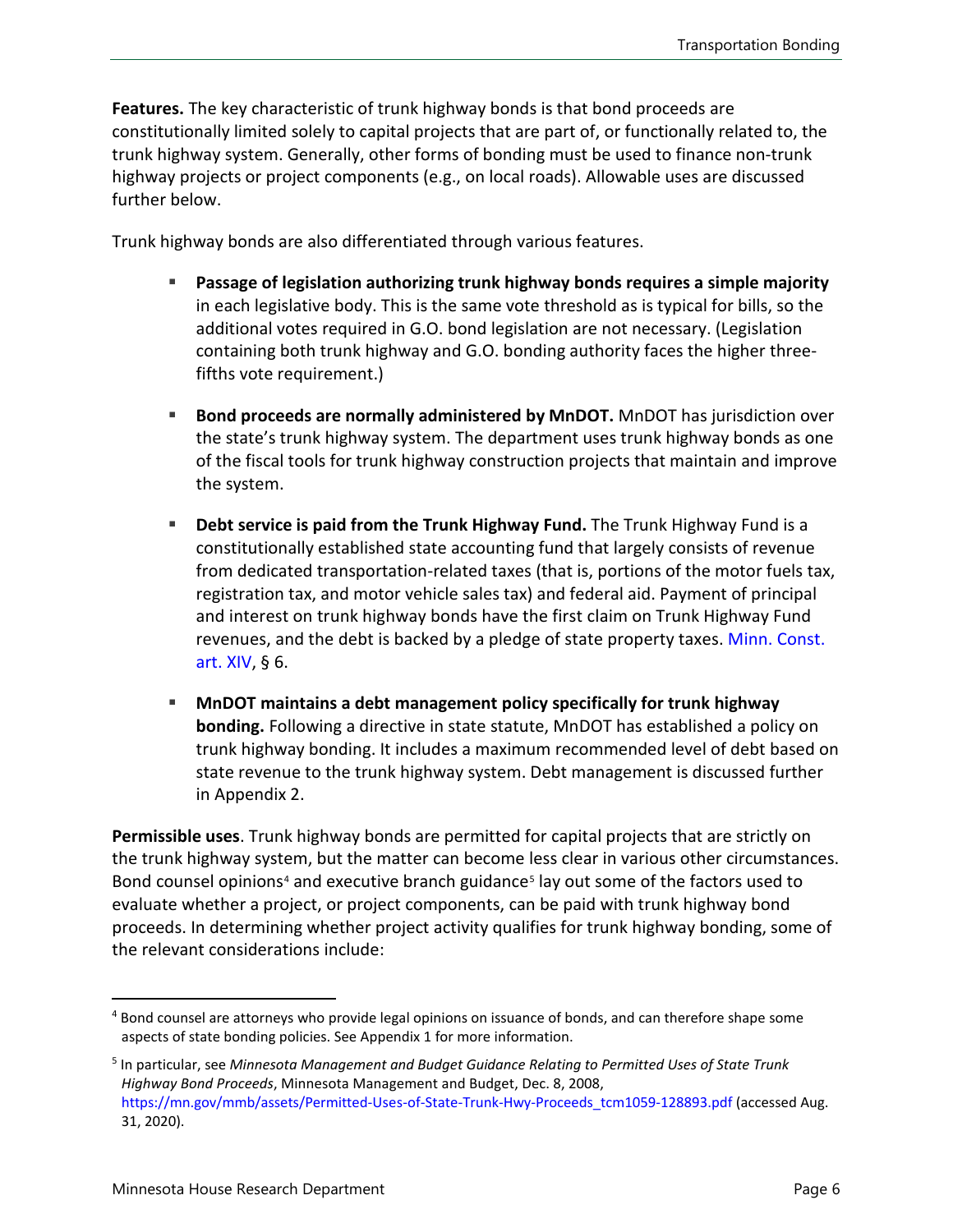- a predominant purpose that supports the trunk highway system, although this does not necessarily exclude a degree of work on local roads or transit-related facilities depending on specific circumstances;
- whether the expenditures are capital in nature (but potentially including labor costs for those working solely on the project as well as capitalized equipment);
- the nature of the work in construction, maintenance (facility upkeep or preservation), or improvement (permanent additions that increase value);
- physical location of the capital facilities, such as being within trunk highway right-ofway;
- the expected life of the project;
- ownership of the facilities, which for the most part will be owned by the state and managed by MnDOT; and
- net benefits to the trunk highway system, such as through safety, mobility, or operational improvements.

Uses that are less likely to be considered permissible for trunk highway bond proceeds include:

- operating expenditures, such as for minor repairs and general administrative overhead;
- preliminary or general studies to determine the necessity of a project; and
- project components that are not necessary to accommodate trunk highway work or the trunk highway system.

Depending on the circumstances, different elements of a project can sometimes be funded through a combination of trunk highway bonds and other state bonding. For instance, 2018 capital legislation included both trunk highway bonds and state transportation bonds for an interstate highway interchange project that included improvements to local roads.<sup>[6](#page-6-0)</sup>

## **Airport Bonding**

A separate constitutional provision authorizes bonding "to construct, improve and operate airports and other air navigation facilities." [Minn. Const. art. XI,](https://www.revisor.mn.gov/constitution/#article_11) § 5 (g).

Despite the specific constitutional authority, bonding for airport facilities is not widely treated as distinct. Legislative practices have not drawn a distinction between bonding for airports projects and G.O. bonds. There is not a statutory program specific to funding airports via bond proceeds. Legislative proposals in recent years have not specifically referenced the airport bonding authority, instead referring more generally to all of the relevant bonding sections in the constitution. As necessary, Minnesota Management and Budget (MMB) differentiates projects between G.O. bonds and airport bonding.

<span id="page-6-0"></span> $6$  This is the Rockford Road/I-494 Bridge project. [Laws 2018,](https://www.revisor.mn.gov/laws/2018/0/Session+Law/Chapter/214/) ch. 214, art. 1, § 16, subd. 12.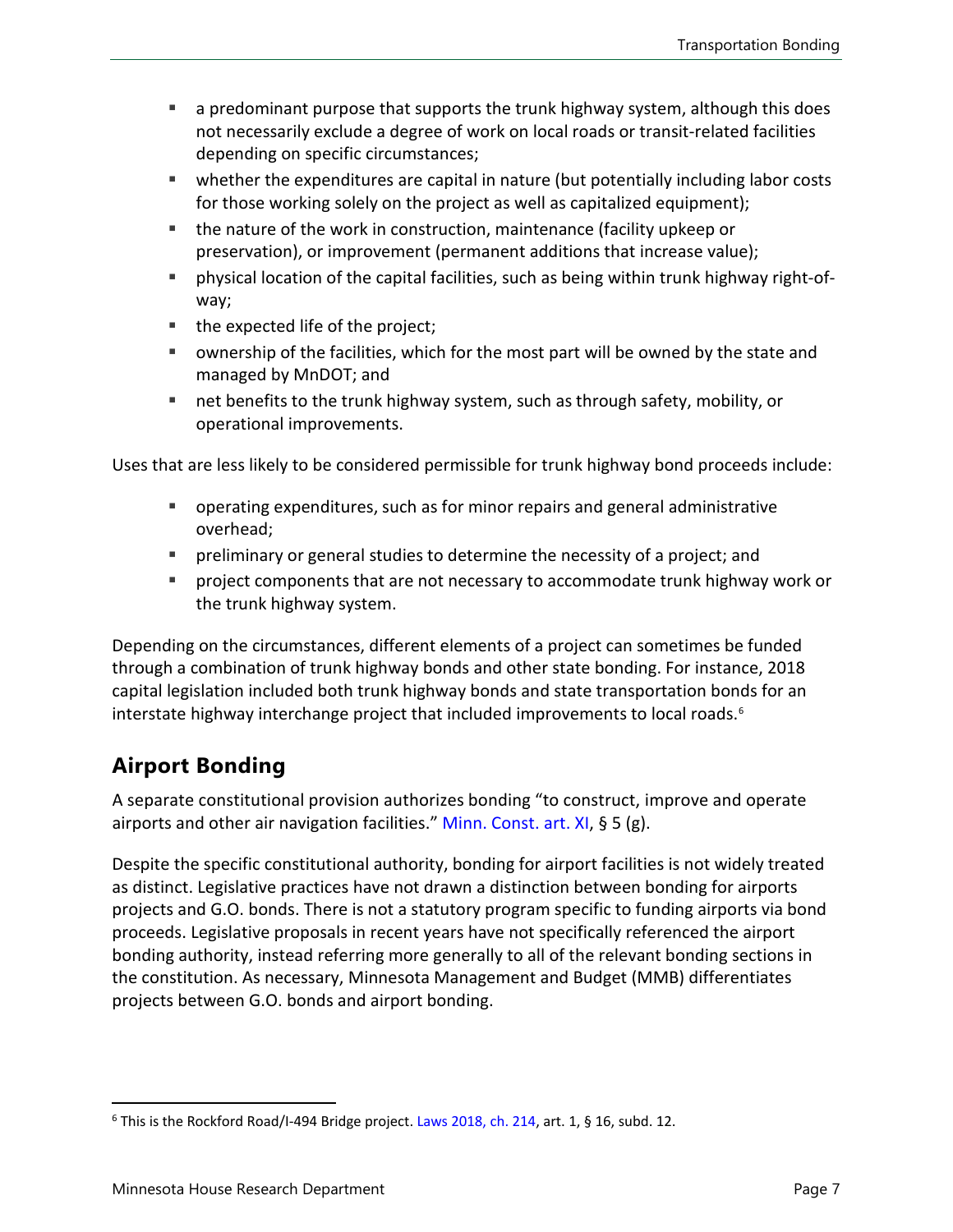As with G.O. bonds, airport bonds are backed by the full faith and credit of the state, and debt service is paid from the General Fund.

### **Railroad Bonding**

Bonding for railroad infrastructure is authorized under two constitutional provisions. The first is through G.O. bonds, as discussed previously. That is, public rail infrastructure projects are among those that can be financed via G.O. bonds in the same manner as other transportation capital facilities.

Second, the constitution provides for bonding in a provision that is specific to railroads. It authorizes bonds "to improve and rehabilitate railroad rights-of-way and other rail facilities whether public or private, provided that bonds issued and unpaid shall not at any time exceed \$200,000,000 par value…" [Minn. Const.](https://www.revisor.mn.gov/constitution/#article_11) art. XI, § 5 (i).

When discussing railroad-related bonding, experts commonly reference the two authorizing provisions based on their respective citations in the constitution. In this context G.O. bonds are referred to as "section 5(a)" or "paragraph (a)" bonds, whereas the railroad-specific purpose is termed "section 5(i)" or "paragraph (i)" bonds.

Among the distinctions in the two constitutional authorizations, section 5(i) bonds:

- can be used for privately owned rail facilities; and
- are subject to a cap in total outstanding debt.

From a recent analysis by MMB, projects categorized as using section 5(i) bonds are projected to total at least \$15.0 million against the \$200 million ceiling. However, this amount is likely to change. First, the estimation currently includes projects that MMB and MnDOT might ultimately recategorize under as section 5(a) (so that project costs would not count against the debt ceiling). Second, the analysis does not take into account recently enacted authorizations in 2020 legislation. Laws 2020,  $5<sup>th</sup>$  [spec. sess., ch. 3,](https://www.revisor.mn.gov/laws/2020/5/Session+Law/Chapter/3/) art. 2, § 2.

Based on a 2001 memo from bond counsel, further differentiation between the two sources of constitutional authority is outlined in the table below.[7](#page-7-0)

| Feature                              | Section $5(a)$ – G.O. Bonds                                | Section 5(i) – Railroad-Specific                                           |
|--------------------------------------|------------------------------------------------------------|----------------------------------------------------------------------------|
| <b>Basic purposes</b>                | To acquire and better publicly owned<br>land and buildings | To improve and rehabilitate publicly<br>or privately owned rail facilities |
| Improvement and/or<br>rehabilitation | Authorized if publicly owned                               | Authorized                                                                 |

#### **Railroad Bonding Comparison**

<span id="page-7-0"></span> $<sup>7</sup>$  It is worth noting that the memo is not necessarily binding on future interpretations by bond counsel.</sup>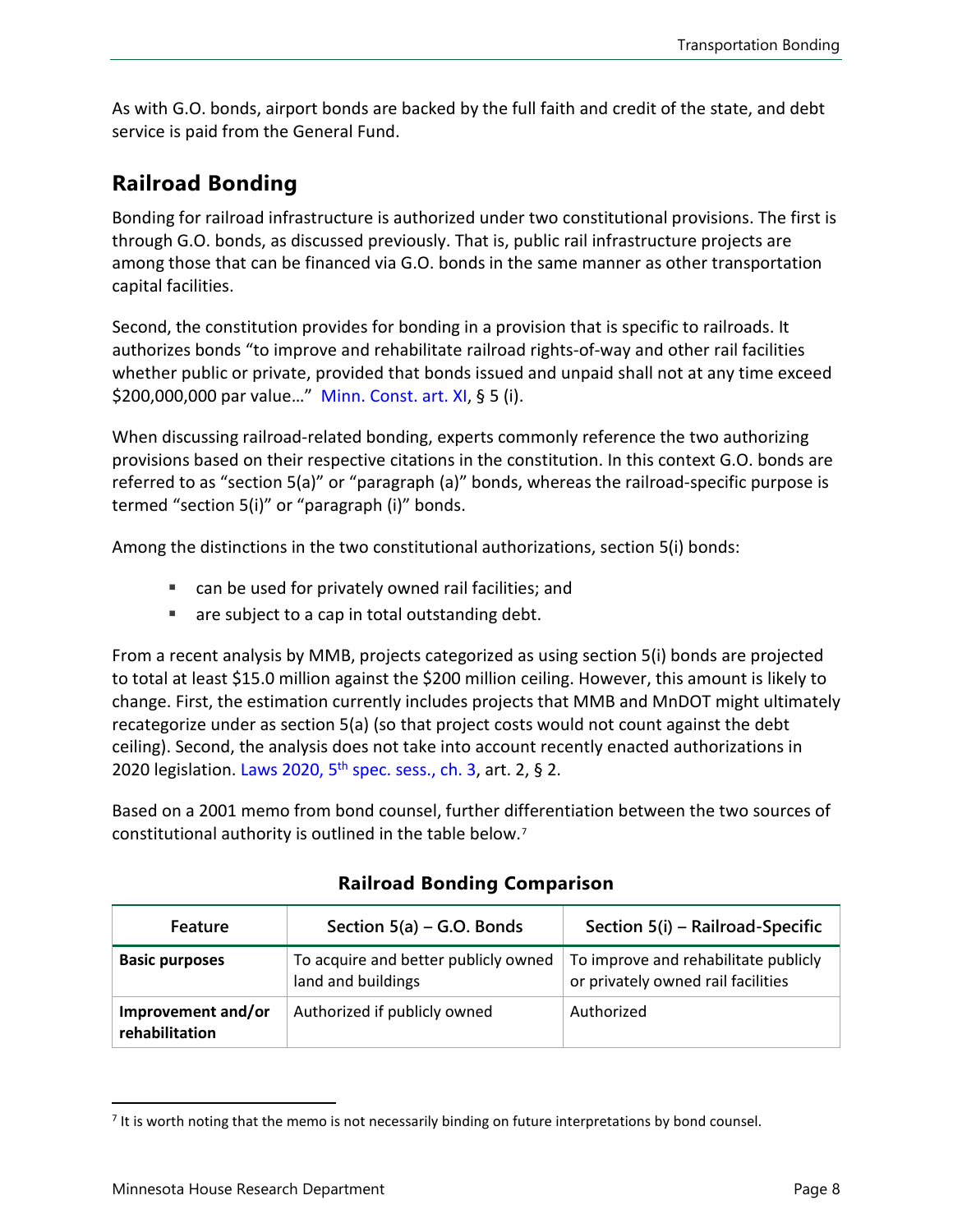| Feature                                            | Section $5(a)$ – G.O. Bonds                       | Section 5(i) - Railroad-Specific |
|----------------------------------------------------|---------------------------------------------------|----------------------------------|
| "Soft" costs (for sited<br>project)                | Authorized                                        | Authorized                       |
| <b>Acquisition of land</b><br>and right-of-way     | Authorized if publicly owned                      | Not authorized <sup>®</sup>      |
| <b>New stations and</b><br>facilities              | Authorized if publicly owned                      | Not authorized <sup>i</sup>      |
| <b>Acquisition of vehicles</b><br>or rolling stock | Not authorized                                    | Not authorized                   |
| <b>Debt limits</b>                                 | Not constitutionally specified <sup>ii, iii</sup> | \$200 million limit              |
| Votes for bill passage                             | Three-fifths (60%)                                | Simple majority                  |

#### **Notes**

<sup>i</sup> Depending on the specific circumstances, limited acquisition might be authorized when it is secondary to a predominant purpose of improvement or rehabilitation.

ii Other restrictions are not constitutional in nature, such as in debt management policies and market responses (e.g., through the state's credit rating).

iii There is a constitutional limitation on authorizing debt by local units of government related to railroads. Minn. [Const. art. XI,](https://www.revisor.mn.gov/constitution/#article_11) § 12.

# **Project-Specific and Programmatic Purposes**

Transportation bonding legislation can be viewed as generally utilizing two methods to meet the constitutional requirement to specify the purpose for authorized bonding.

- **Project-specific** bonding identifies an actual sited project and often outlines the nature of the work authorized to be performed using bond proceeds (e.g., design, engineering, environmental analysis, land acquisition, and construction). Examples in the transportation area include projects for light rail and commuter rail lines, local roads and bridges, and facilities at an airport.
- **Programmatic** bonding provides funds for a capital program without specifying the actual projects to be funded. A program can be established by law or administratively through the policies of a department.

Historically, trunk highway bonding legislation has been almost entirely programmatic in nature. In recent years the legislature has authorized trunk highway bonds mainly for state road construction generally as well as for the Trunk Highway Bridge Improvement program and the Corridors of Commerce program. Programs for other modes and systems include the Local Road Improvement program, the Local Bridge Replacement and Rehabilitation program, and the Port Development Assistance program.

Instances of specific bond-financed projects as well as transportation programs are outlined below.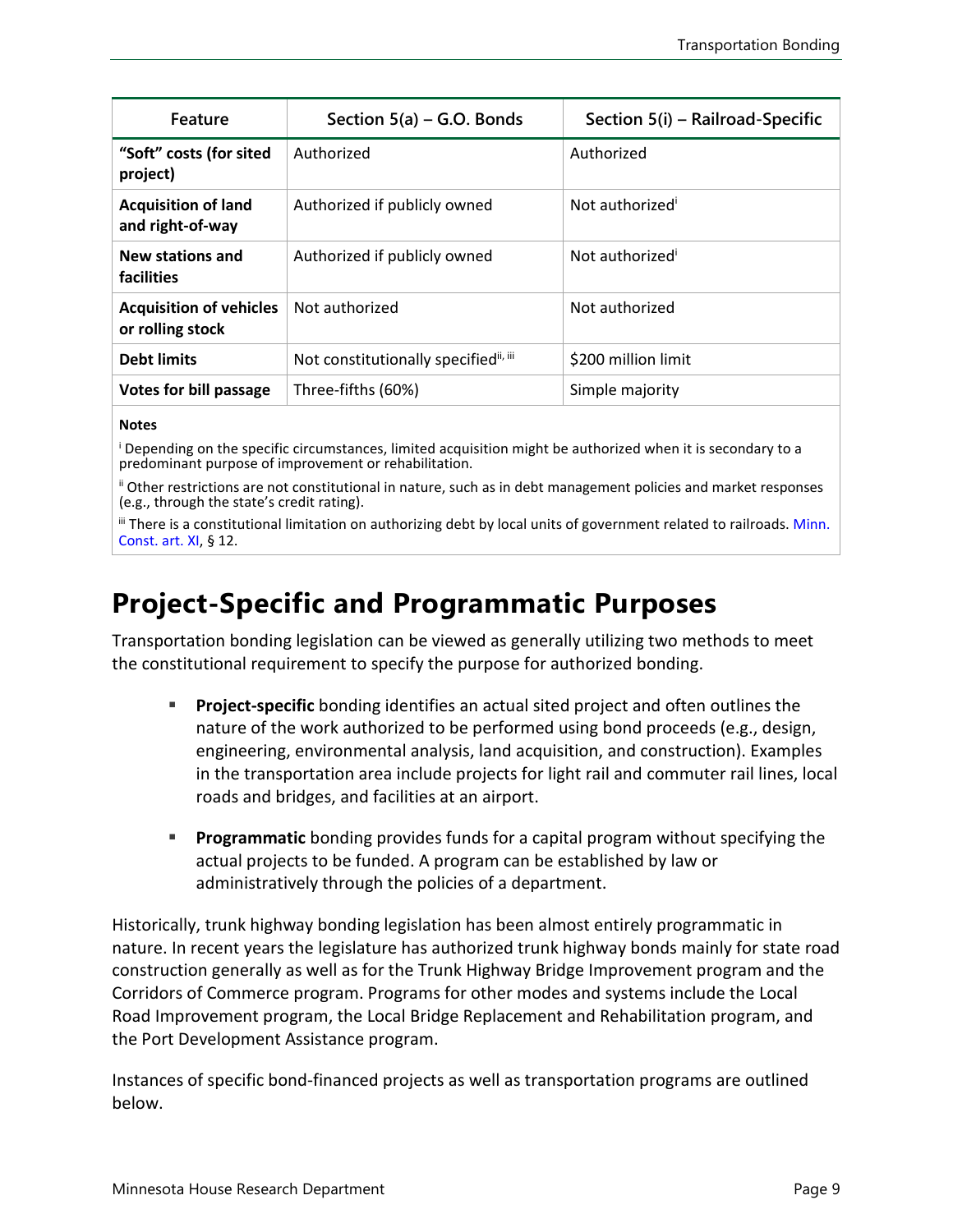| Project/Program                                           | Description                                                                                                                                                                           | Minn. Stat. §           |  |
|-----------------------------------------------------------|---------------------------------------------------------------------------------------------------------------------------------------------------------------------------------------|-------------------------|--|
| <b>Project-Specific</b>                                   |                                                                                                                                                                                       |                         |  |
| Arterial bus rapid transit lines                          | Specified list of arterial bus rapid transit routes                                                                                                                                   | N/A                     |  |
| Central Corridor Light Rail<br>Transit (LRT) / Green Line | Light rail transit line between downtowns of<br>Minneapolis and St. Paul                                                                                                              | N/A                     |  |
| Local road improvements                                   | Specific local road projects                                                                                                                                                          | N/A                     |  |
| Northstar Commuter Rail                                   | Commuter rail line between Big Lake and downtown<br>Minneapolis                                                                                                                       | N/A                     |  |
| Railroad crossing separations                             | Grade separation at specified highway-rail crossings                                                                                                                                  | N/A                     |  |
| Programmatic                                              |                                                                                                                                                                                       |                         |  |
| <b>Corridors of Commerce</b>                              | MnDOT program for trunk highway improvements to<br>expand capacity and improve movement of freight                                                                                    | 161.088                 |  |
| Greater Minnesota transit                                 | MnDOT-administered aid for Greater Minnesota<br>transit capital projects                                                                                                              | 174.24                  |  |
| Local Bridge Replacement and<br>Rehabilitation            | MnDOT grant program for replacement and<br>improvement of county, city, and town bridges                                                                                              | 174.50                  |  |
| Local Road Improvement<br>program                         | MnDOT grant program for construction and<br>maintenance of county, city, and town roads and<br>bridges                                                                                | 174.52                  |  |
| Minnesota Rail Service<br>Improvement (MRSI) program      | MnDOT aid program for rail system improvements<br>and rehabilitation                                                                                                                  | 222.50                  |  |
| Port Development Assistance<br>program                    | MnDOT aid program for infrastructure and capacity<br>improvements to ports                                                                                                            | 457A                    |  |
| Railroad crossings                                        | Highway-rail grade crossing warning device projects                                                                                                                                   | No statutory<br>program |  |
| Transit capital improvement                               | Metropolitan Council-administered funds for Twin<br>Cities metropolitan area transitway projects in<br>legislatively specified corridors and for some<br>specified transit facilities | No statutory<br>program |  |

#### **Summary of Example Transportation Projects and Programs**

In a number of cases, the legislature has specified the purpose in law using a mixture of the two methods. For instance, an appropriation from bond proceeds is made for a program—such as the Local Bridge Rehabilitation and Replacement program—but riders direct a portion of the funds to be used on a named bridge project.<sup>[8](#page-9-0)</sup> Legislation has also created a hybrid by listing a

<span id="page-9-0"></span><sup>8</sup> For instance, 2017 legislation included a \$115.9 million appropriation for the Local Road Improvement program but riders directed the bulk of the funds to specific projects, leaving about \$25.3 million undesignated and available for discretionary allocation under the program. Laws 2017,  $1<sup>st</sup>$  [spec. sess., ch. 8,](https://www.revisor.mn.gov/laws/2017/1/Session+Law/Chapter/8/) art. 1, § 15, subd. 3.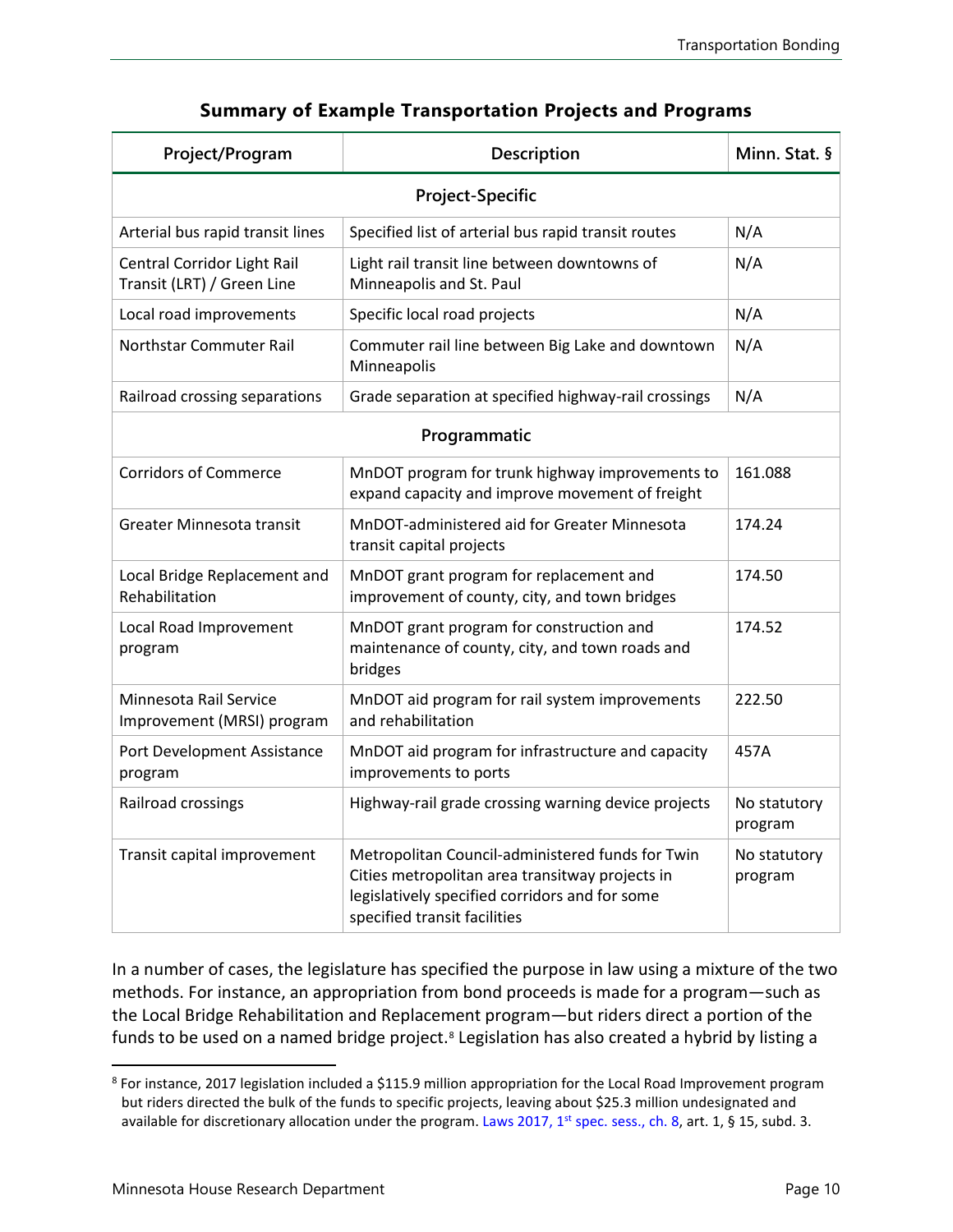set of projects for which the bond proceeds funds must or can be used, with no further breakout in amounts for each project.<sup>[9](#page-10-0)</sup> Funding for specified projects can potentially utilize a large share of the total programmatic funding made available.

# **Bonding and Transportation Finance**

This section provides a brief introduction to bonding in the context of transportation finance, which involves intricacies in constitutional provisions and distribution formulas. For more detailed finance discussions: see the Minnesota House Research Department briefs *[Highway Finance](https://www.house.leg.state.mn.us/hrd/pubs/hwyfin.pdf)*, January 2021; *[Motor Vehicle Sales Tax](https://www.house.leg.state.mn.us/hrd/pubs/ss/ssmvst.pdf)*, January 2021; *[Trunk Highway System](https://www.house.leg.state.mn.us/hrd/pubs/ss/ssthf.pdf)*, January 2021; and *[Aeronautics System](https://www.house.leg.state.mn.us/hrd/pubs/ss/ssaero.pdf)*, January 2020.

**Highways.** In fiscal year 2019, proceeds from bonding totaled \$206.8 million for state and local road projects. This amount represents expenditures on projects in the fiscal year.<sup>[10](#page-10-1)</sup> The following charts summarize state funding for highway systems, with bonding treated as a form of funding. For both the trunk highway and local road systems, bond proceeds form a measurable but relatively minor share of state funding. (Note that federal and local funding sources are not included or discussed further.)



**Transit.** For both the Twin Cities metropolitan area and Greater Minnesota, bonding forms a small share of state transit funding sources. From 2010 to 2019, bond proceeds expenditures statewide totaled \$133.3 million, or a little over 3 percent of state funding. The charts below highlight sources of state transit funding, again treating bond proceeds as a form of funding. In order to help account for significant year-to-year variability in bonding, the charts provide

<span id="page-10-0"></span><sup>&</sup>lt;sup>9</sup> An example is a 2014 appropriation for transit capital that listed several transitway projects in the Twin Cities metropolitan area but did not specify amounts for each project. [Laws 2014, ch. 294,](https://www.revisor.mn.gov/laws/2014/0/Session+Law/Chapter/294/) art. 1, § 17.

<span id="page-10-1"></span><sup>10</sup> Project *expenditures* from bond proceeds (spending activity on a project) are distinct from both legislative *appropriations* (authorizing spending) and *authorizations* to issue bonds (permitting bonds to be sold). For more information, see Appendix 1.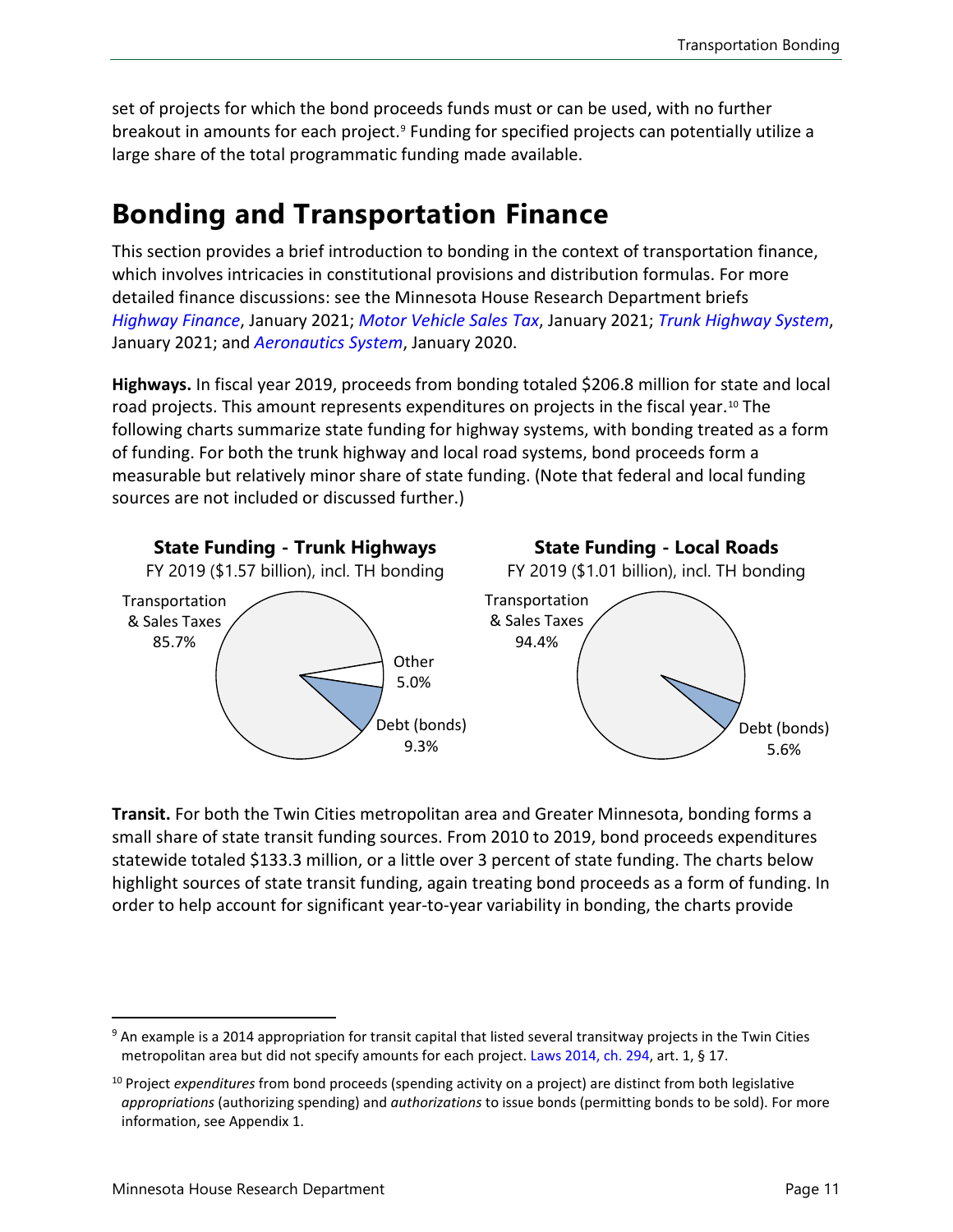estimated totals over a ten-year period (so the totals cannot be directly compared to the preceding highway funding charts).<sup>[11](#page-11-0)</sup>



**Notes**: "GF" refers to the General Fund; "MVST" refers to the motor vehicle sales tax; and "MVLST" refers to motor vehicle lease sales tax revenue.

# **Bonding Amounts and Uses**

### **Recent Bonding History**

Appropriations of transportation-related bond proceeds totaled nearly \$3.30 billion over a tenyear period of 2011 to 2020. The amount has varied rather sporadically year to year, including some years in which no bond legislation was enacted (2013, 2016, and 2019).

The graphs below provide a breakout by the primary forms of bonding over 2011 to 2020. The first shows the overall split among bonding types. Combining all bonding types over this period, transportation-related bonding averaged \$329.6 million annually. The majority—at around three-quarters—was in the form of trunk highway bonds. The subsequent graph shows bonding levels on a yearly basis.<sup>[12](#page-11-1)</sup>

<span id="page-11-0"></span><sup>&</sup>lt;sup>11</sup> Funds for both capital and transit system operating purposes are included. Amounts are approximate due to conversion to a calendar year basis.

<span id="page-11-1"></span><sup>&</sup>lt;sup>12</sup> Some trunk highway bonds were appropriated in 2019 and 2020 but the bonding provision was first enacted in a prior year.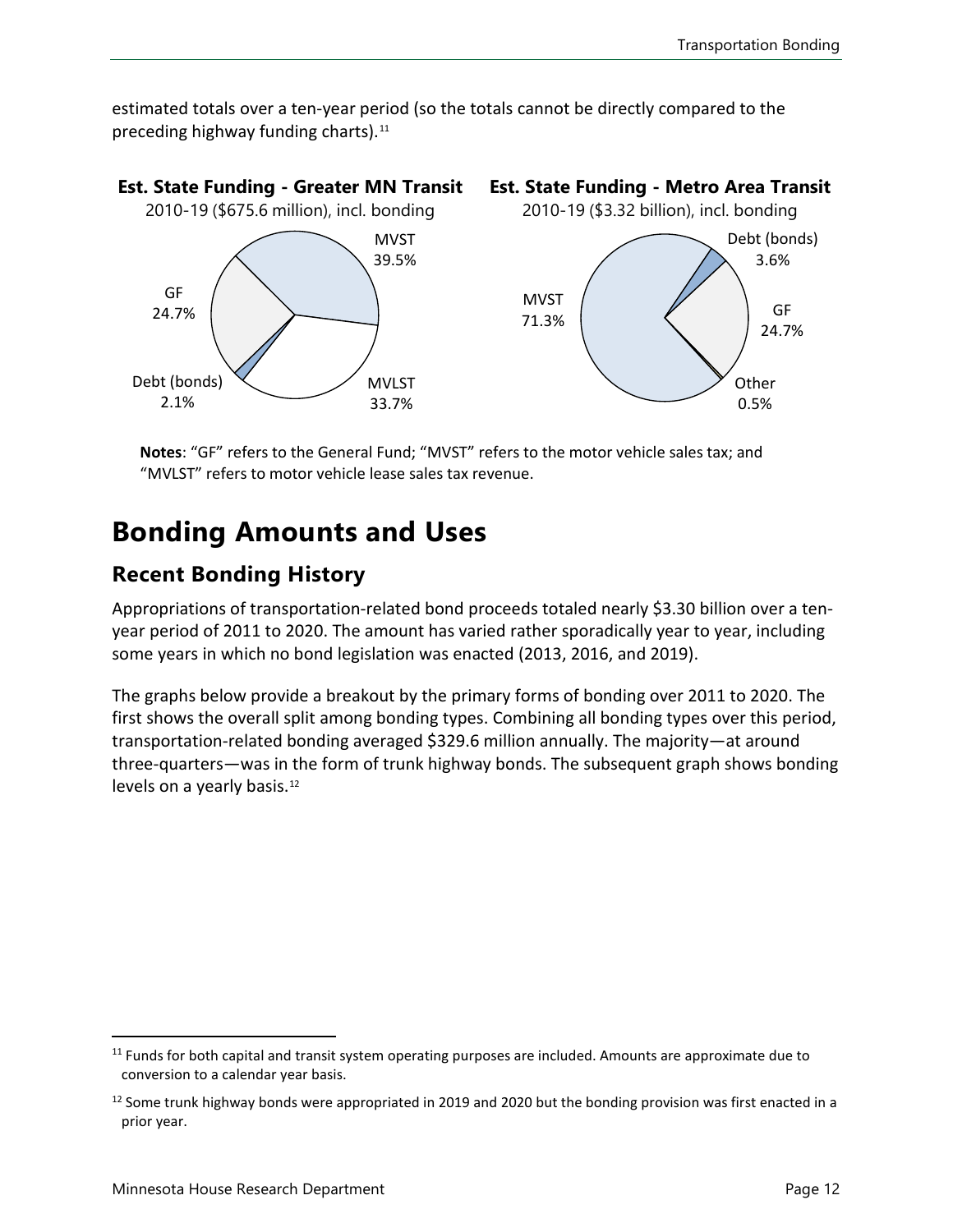

**Notes:** "Various G.O. Bonds" includes railroad and airports bonding. Source: Minnesota House Research Department.



**Transportation-Related Bonding History**

**Notes**: Year is the initial fiscal year in which bond proceeds are made available (i.e., appropriated). In most years, trunk highway bonds include appropriations in 2008 or 2017 legislation made for multiple subsequent years. Amounts exclude: (1) direct appropriations from the General Fund or Trunk Highway Fund (whether or not made in capital investment legislation); (2) some bicycle/pedestrian parks and trails facilities; (3) some bond sale expenses; and (4) most canceled funds. Source: Minnesota House Research Department.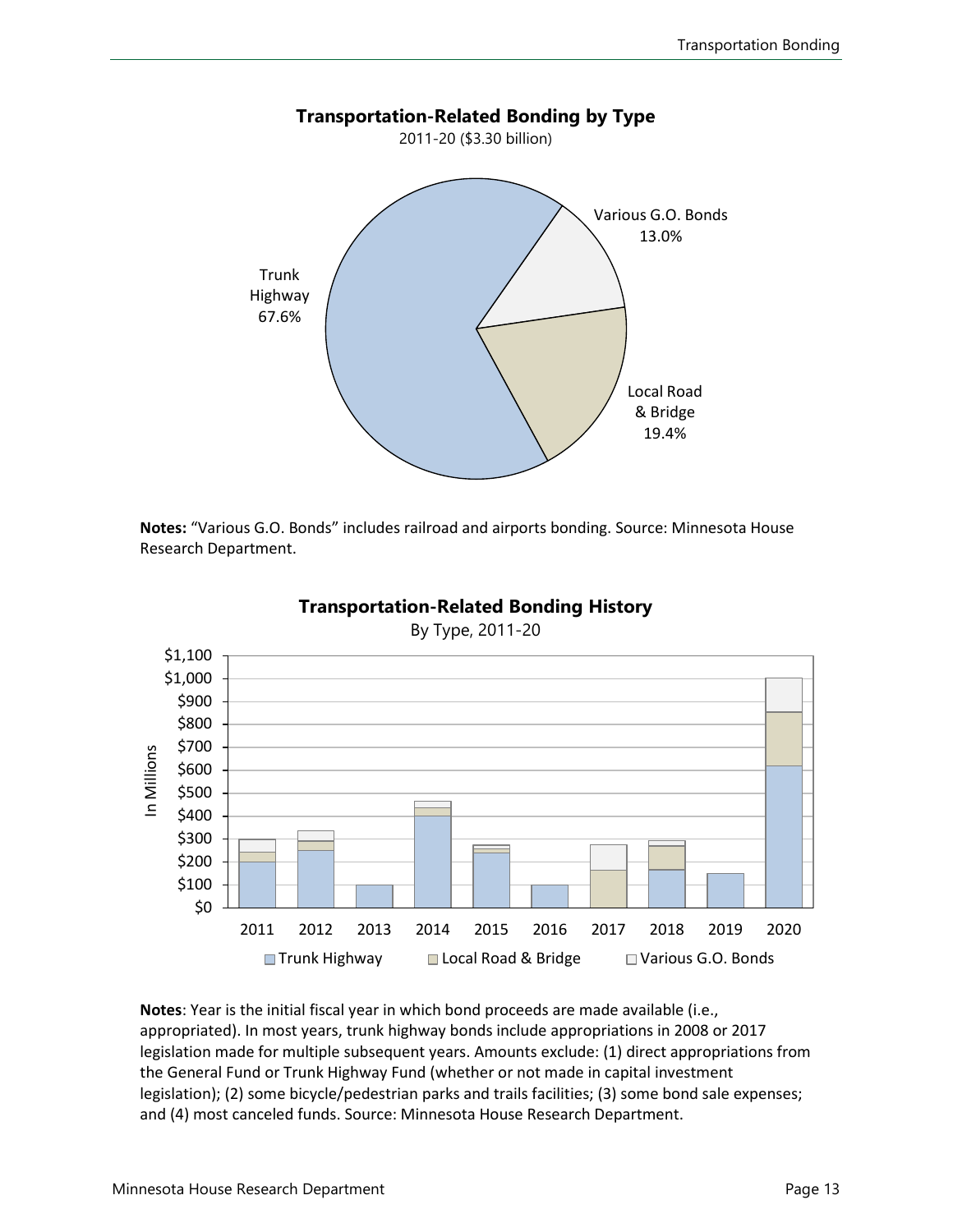## **Trunk Highway Bonds**

Bonding for the trunk highway system can be further categorized by the purposes identified in the enacting legislation. From 2011 to 2020, nearly two-thirds of trunk highway bond proceeds were directed to the highway system without further specification. In essence, MnDOT determines the uses based on the agency's regular project selection process. Of the remaining proceeds, a large portion was appropriated for the Corridors of Commerce program, which contains statutory provisions that include requirements for how projects are selected. The following chart summarizes the uses of recent trunk highway bonding.



## **Non-Trunk Highway Bonds**

Over the 2011 to 2020 period, appropriations of bond proceeds for transportation projects outside the trunk highway system averaged about \$106.7 million annually. [13](#page-13-0) The chart below provides a breakout of non-trunk highway bonding for transportation. Bonding-supported transportation modes include:

- roads and bridges, the largest category at about 63.2 percent of bond proceeds;
- transit, totaling roughly 13.4 percent of the funds; and
- rail, with highway-rail grade crossing improvement and separation projects accounting for 12.6 percent of the funds.

<span id="page-13-0"></span> $13$  The annual average climbs to \$152.4 million when only counting those years in which transportation-related G.O. bond proceeds were appropriated (that is, excluding 2013, 2016, and 2019, when there were no additional appropriations).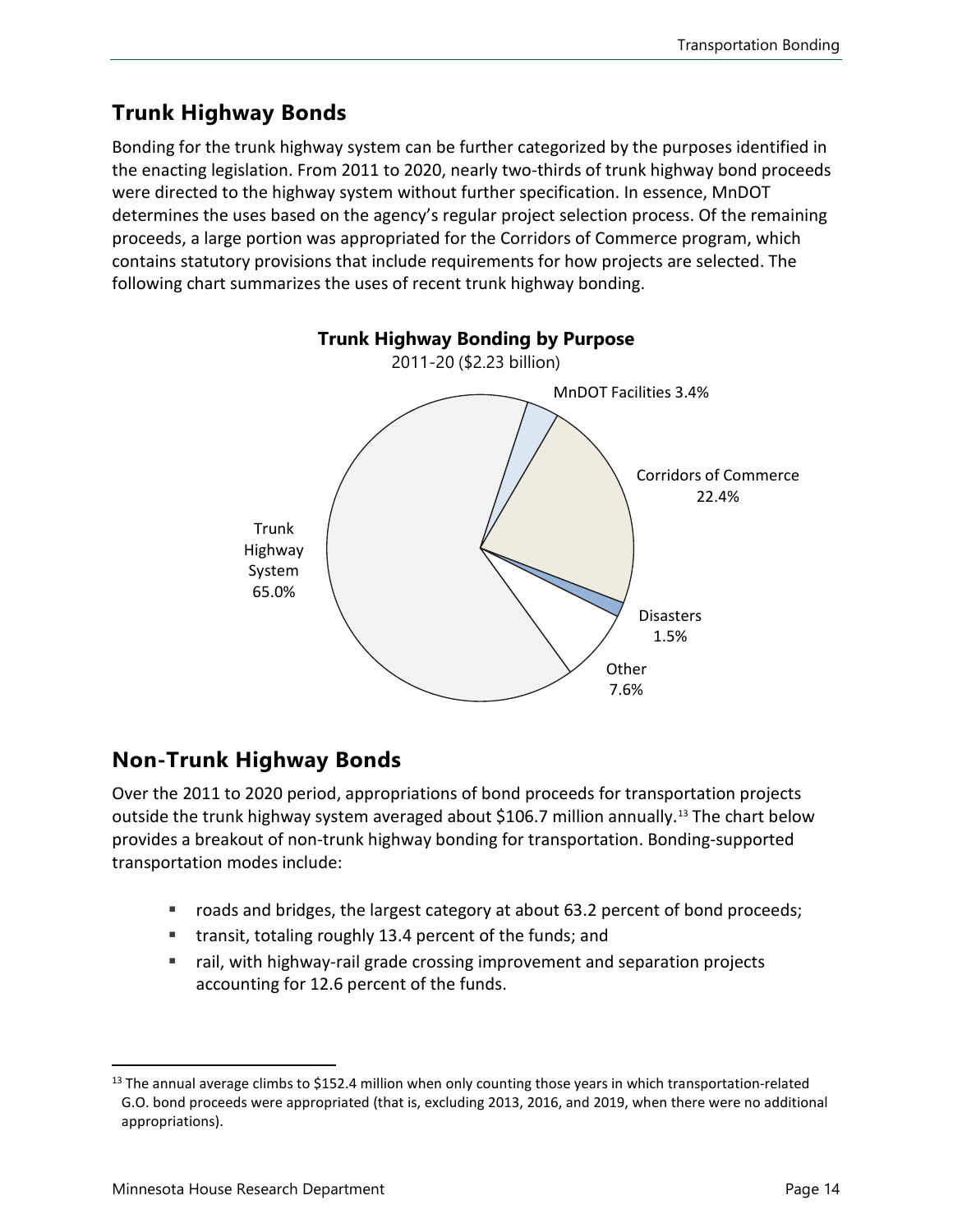

**Notes**: "Freight Rail" includes MRSI program and specified rail projects; "Metro Area Transit" includes transit capital improvement program as well as specified bus rapid transit, light rail, and transit station projects; "Rail crossings" includes railroad warning devices and specified grade separation projects. Amounts exclude (1) direct appropriations from the General Fund (whether or not made in capital investment legislation), (2) some bicycle/pedestrian parks and trails facilities, (3) some bond sale expenses, and (4) most canceled funds.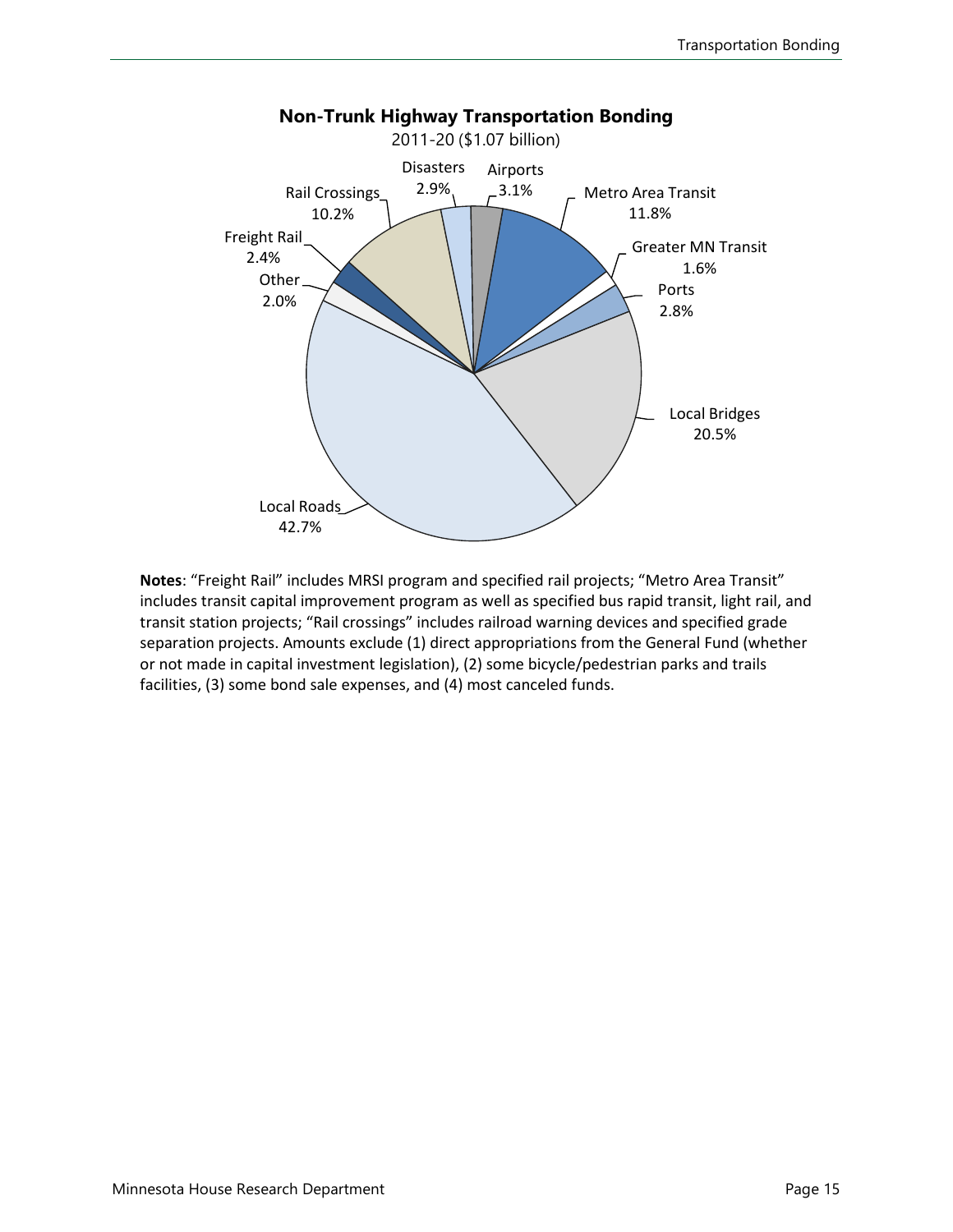# **Appendix 1: Supplemental Background**

This appendix provides some additional detail on bonding features and concepts.

#### **Legislative Process**

In recent years, transportation-related bonding has traditionally been enacted through two legislative avenues.

- **Capital investment bills**. Each year legislators introduce stand-alone bills that propose bonding for a specific project or set of related projects (often located in the bill author's legislative district). However, enacted capital investment legislation is generally comprehensive in nature: it encompasses all of that year's bonding for transportation as well as numerous other areas of state bonding (sometimes with the exception of trunk highway bonds, discussed below).
- **Transportation budgets.** Recent trunk highway bonding provisions are found in both capital investment legislation and transportation finance legislation (e.g., as part of the biennial transportation budget). Trunk highway bonding legislation only requires a simple majority of votes for enactment, and its inclusion in either type of bill is based on considerations such as the preferences of legislators and the specifics of the projects or programs being funded.

### **Authorizations and Appropriations**

Enacted bonding legislation contains both an *authorization* to issue bonds and *appropriations* of bond proceeds. The bond sale authorization permits the state to create an identified debt obligation (administered through Minnesota Management and Budget), whereas each appropriation provides authority to a named agency to expend a specific amount of funds for an identified purpose (using the bond proceeds money obtained from sale of the bonds). In each law enacted, the sum total for the bond proceeds appropriations equals the authorization amount.

## **Delayed Appropriations**

Generally, both bonding authorization and appropriations are made for the year in which the legislation is enacted. However, there are cases in transportation where the legislation delays bond proceeds appropriations to a series of subsequent fiscal years. Three fairly recent examples are noteworthy:

**Example 3** begislation in 2008 authorized \$1.86 billion in trunk highway bonds, and much of the appropriated amounts were initially spread over the following ten years $^{14}$  $^{14}$  $^{14}$ ;

<span id="page-15-0"></span><sup>&</sup>lt;sup>14</sup> The time span was shortened in subsequent legislation.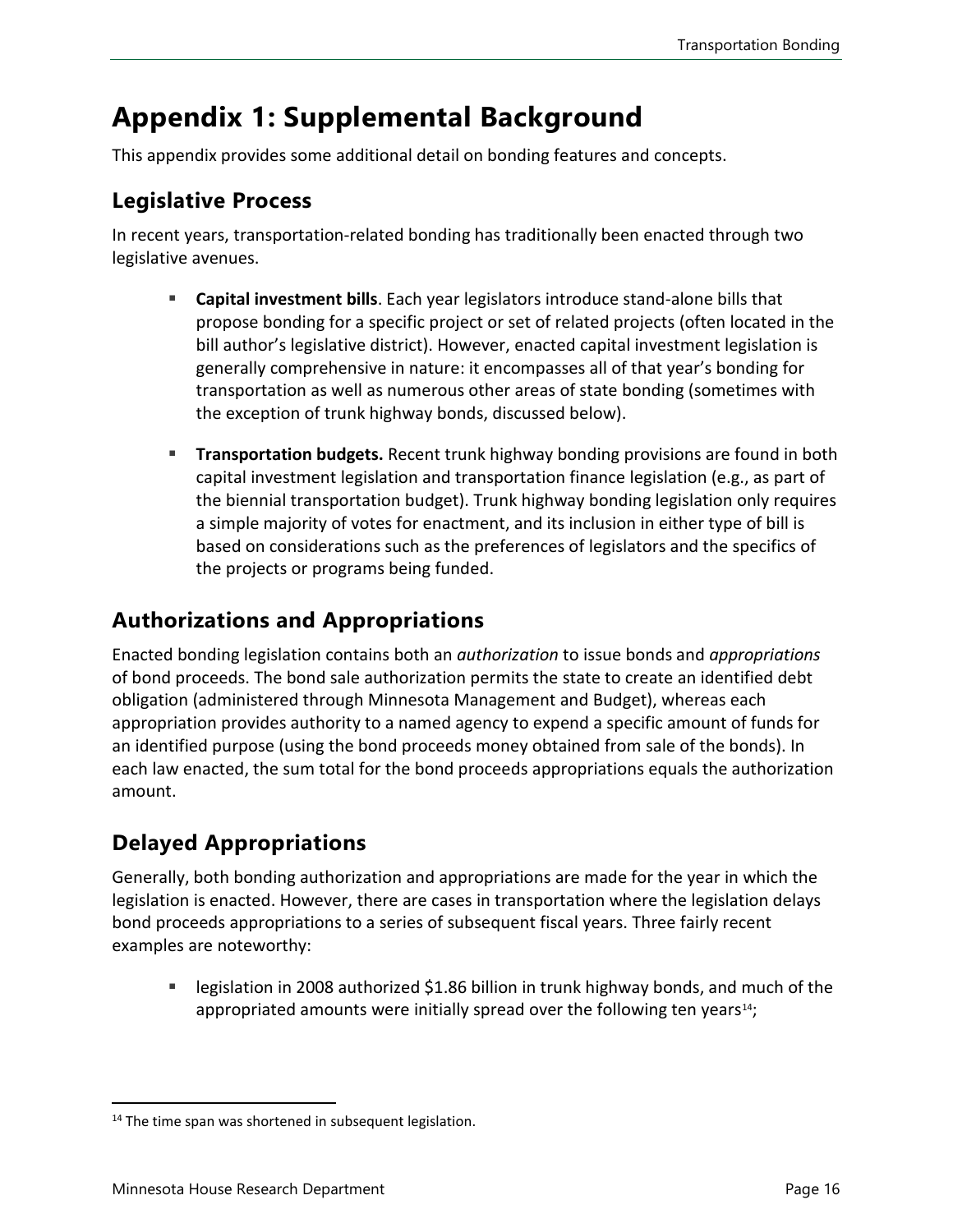- a 2017 law provided a total of \$940 million in trunk highway bonds for state road construction as well as the Corridors of Commerce program, making the funds available over fiscal years 2018-21; and
- a 2018 law provided \$400 million in trunk highway bonds for the Corridors of Commerce program, with the funds made available over fiscal years 2022-24. [Laws](https://www.revisor.mn.gov/laws/2008/0/Session+Law/Chapter/152/) [2008, ch. 152,](https://www.revisor.mn.gov/laws/2008/0/Session+Law/Chapter/152/) art. 2; Laws 2017, 1<sup>st</sup> [spec. sess., ch. 3,](https://www.revisor.mn.gov/laws/2017/1/Session+Law/Chapter/3/) art. 2; [Laws 2018, ch. 214,](https://www.revisor.mn.gov/laws/2018/0/Session+Law/Chapter/214/) art. 1, § 16, subd. 11.

The following chart shows the annual amounts of impending trunk highway bonds resulting from delayed appropriations. There are no bond proceeds appropriated after fiscal year 2024.



### **Upcoming Trunk Highway Bonding**

### **Debt Issuance**

Authorized debt can be *issued* or *unissued*. "Issued" debt identifies bonds that have been sold on the bond market, whereas "unissued" debt refers to bonds that are authorized in law but have not yet been sold.

Many bond-financed projects take multiple years to complete, so that all funds need to be made available at the start of the project and project activity can cross state fiscal years. Further, projects might encounter delays, or come in under budget. As a result, debt is not issued entirely in the first year of bond authorization and appropriation. Instead, bonds authorized in a given year are normally sold over a period of subsequent years. Each bond sale is based on the anticipated total cash needed to pay upcoming costs of all the various bondfinanced projects until the next bond sale.

The current unissued debt for state general obligation bonding is estimated to total about \$3.22 billion, after accounting for additional authorizations in 2020. This total includes numerous projects that are unrelated to transportation. Trunk highway bonds amount to \$1.34 billion.<sup>[15](#page-16-0)</sup>

<span id="page-16-0"></span><sup>15</sup> See *General Obligation Bonds Authorized, Issued and Unissued*, Minnesota Management and Budget, Aug. 2020, https://mn.gov/mmb-stat/debt-management/bonding/AboutStateBonds/Table%20C2%20AuthUniss\_082020.pdf (accessed Dec. 10, 2020); *Historical Bond Authorizations*, Minnesota Management and Budget, Oct. 2020, [https://mn.gov/mmb-stat/debt-](https://mn.gov/mmb-stat/debt-management/Capital%20Projects/Bond%20Authorizations/Bond%20Authorizations%20Historic%20Ave102020.pdf)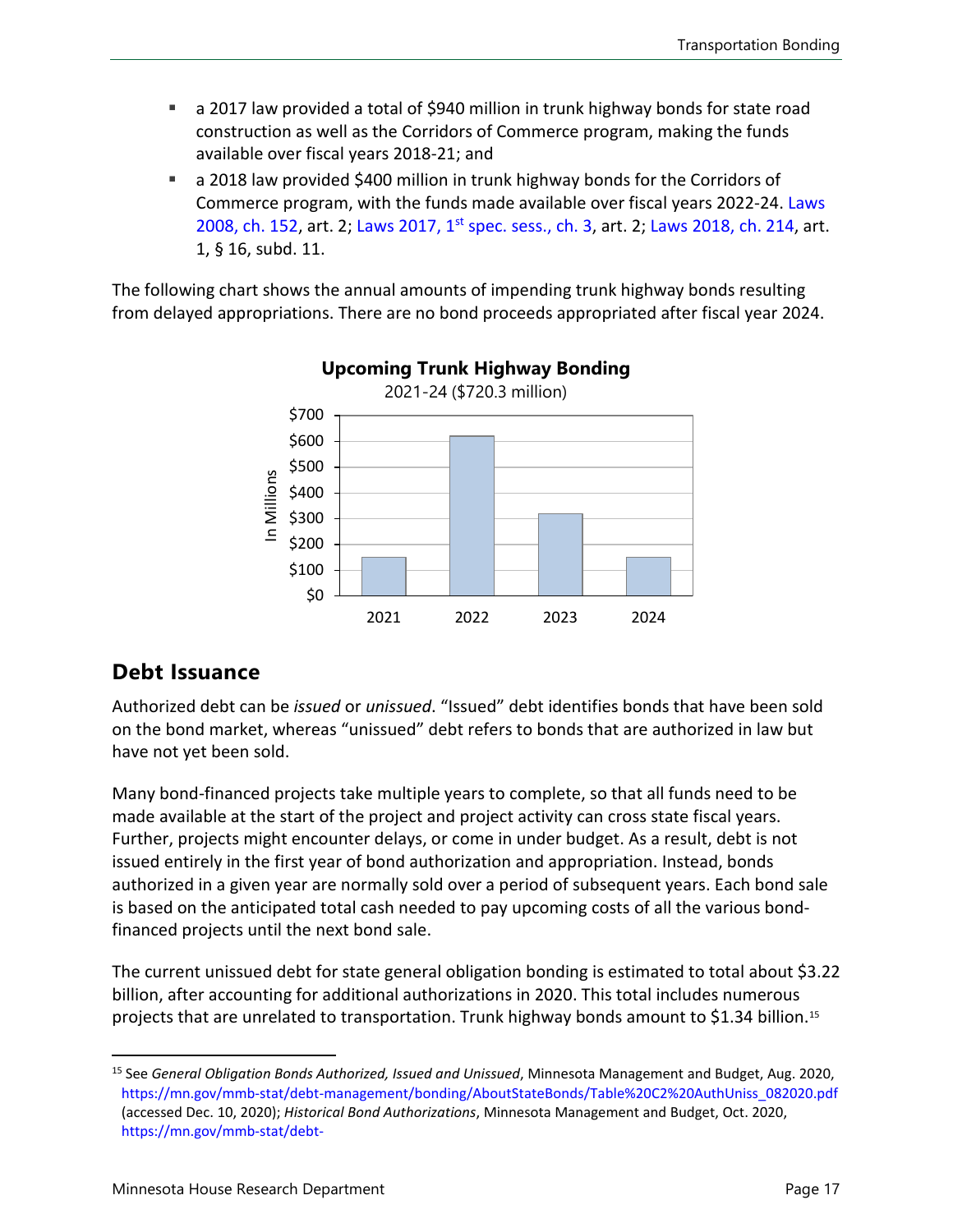Unissued trunk highway debt is from a combination of (1) unsold bonds from prior appropriations, and (2) appropriations for upcoming years.

### **Capital Budgets**

Unlike other areas of state budgeting, legislation that appropriates bond proceeds does not establish a base for subsequent capital investment bills. Bonding for a particular program, such as the Local Road Improvement program, can vary without regard to prior funding levels. MMB uses an average of prior bonding to estimate debt service in its forecasts of revenue and expenditures.

### **Bond Counsel**

Bond counsel are specialized attorneys retained by the unit of government issuing the bonds. They act in a third-party role to confirm that the bonds are binding obligations and to identify their tax treatment. Bond counsel opinions provide validation and information for the private market, serving to assure investors that the bonds are legal obligations and to confirm their tax status.

A bond counsel opinion is typically a necessary condition of investors in order to sell the bonds. To issue an "unqualified legal opinion" objectively verifying the validity of the bonds, bond counsel will essentially need to conclude that a court is reasonably expected to find that the bonds are legally valid. Depending on timing with the legislative process, bond counsel feedback or formal opinions can potentially be obtained prior to final enactment of bonding legislation.

[management/Capital%20Projects/Bond%20Authorizations/Bond%20Authorizations%20Historic%20Ave102020.p](https://mn.gov/mmb-stat/debt-management/Capital%20Projects/Bond%20Authorizations/Bond%20Authorizations%20Historic%20Ave102020.pdf) [df](https://mn.gov/mmb-stat/debt-management/Capital%20Projects/Bond%20Authorizations/Bond%20Authorizations%20Historic%20Ave102020.pdf) (accessed Dec. 10, 2020).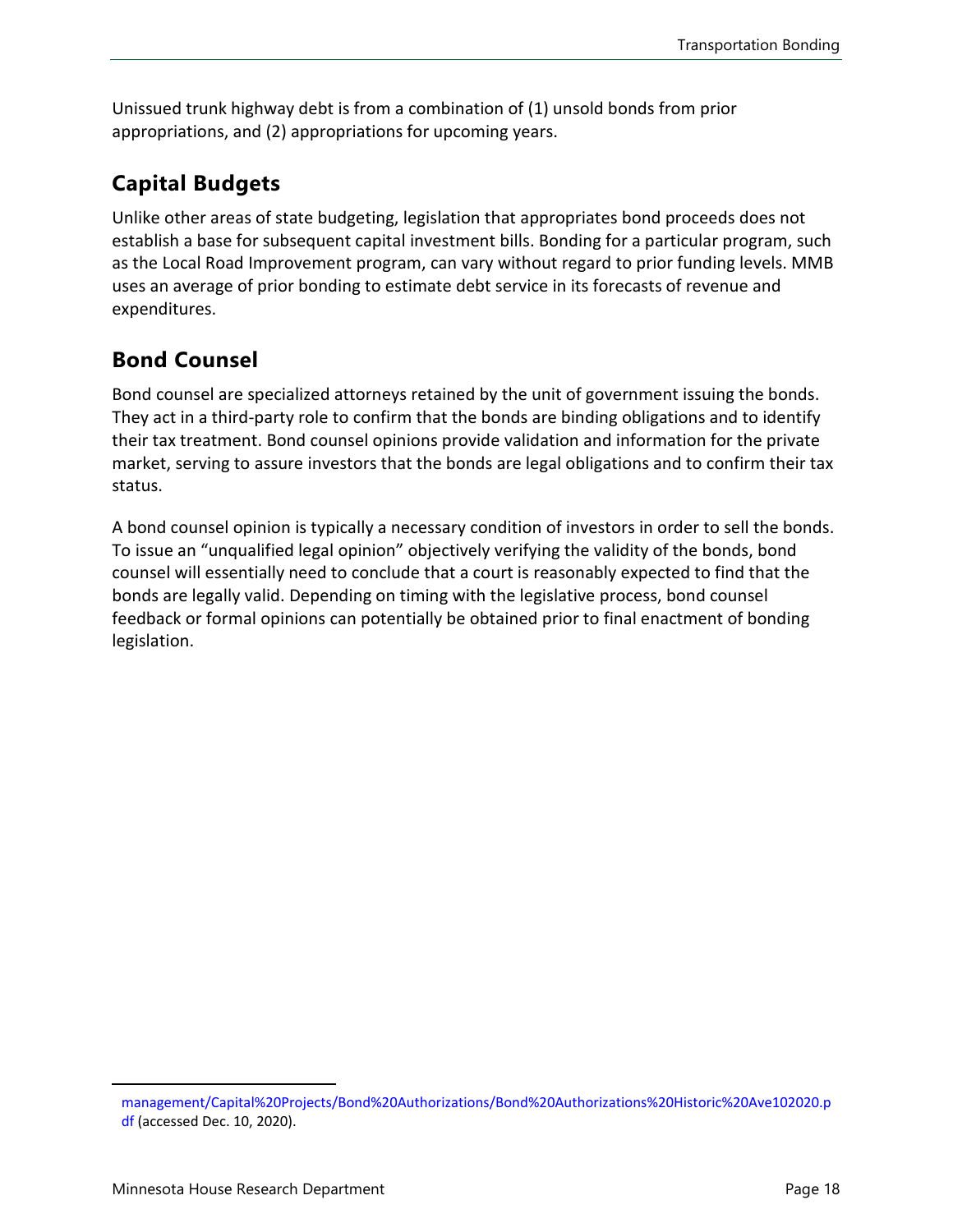# **Appendix 2: Debt Management**

### **State Guidelines**

Minnesota Management and Budget (MMB) maintains advisory debt guidance for state capital budgeting and planning activities, to assist with the state's credit rating, and to provide information to the bond market.[16](#page-18-0) The Capital Investment Guidelines are MMB policies that recommend restrictions on the level and some terms of state borrowing. The guidelines apply to general obligation bonding in its various forms, including both G.O. bonds for public lands and buildings and trunk highway bonds (along with other forms of debt in some cases). Thus the guidelines are for debt issued for transportation along with projects in other areas, including higher education, human services, natural resources, and grants to political subdivisions.

The three debt guidelines are stated as follows:

- 1) "Total tax-supported principal outstanding shall be 3.25% or less of total state personal income."
- 2) "Total amount of principal (both issued and authorized but unissued) for state general obligations, state moral obligations, equipment capital leases, and real estate capital leases are not to exceed 6% of state personal income."
- 3) "40% of general obligation debt shall be due within five years and 70% within ten years, if consistent with the useful life of the financed assets and/or market conditions.["17](#page-18-1)

The first two guidelines seek to restrict additional borrowing based on existing and anticipated debt levels. Each guideline limits state debt based on a comparison to personal income (arguably as a measure for state capacity to repay that debt), and each incorporates various forms of debt, including general obligation bonding, appropriation bonds, and lease revenue bonds.

There are also differences. Guideline #1 is comparatively narrow in focus, accounting for current outstanding debt. Guideline #2 is broader: it recognizes outstanding debt along with debt that is authorized but not yet issued, and it also includes some additional forms of state liabilities (like moral obligations and leases). Guideline #3 seeks to ensure that debt is paid down relatively quickly so that the state preserves long-term flexibility.

<span id="page-18-0"></span><sup>16</sup> For further discussion and background, see *Minnesota's Debt Management Policies and Guidelines,* Minnesota House Fiscal Analysis, Jan. 2011, https://www.house.leg.state.mn.us/fiscal/files/11debtmanagement.pdf (accessed Aug. 31, 2020).

<span id="page-18-1"></span><sup>17</sup> See *Debt Capacity Forecast*, Minnesota Management and Budget, Feb. 27, 2020, https://mn.gov/mmbstat/debt-management/bonding/debt-capacity-reports/2020/DCF%20February%202020%20Final.pdf (accessed Aug. 31, 2020).